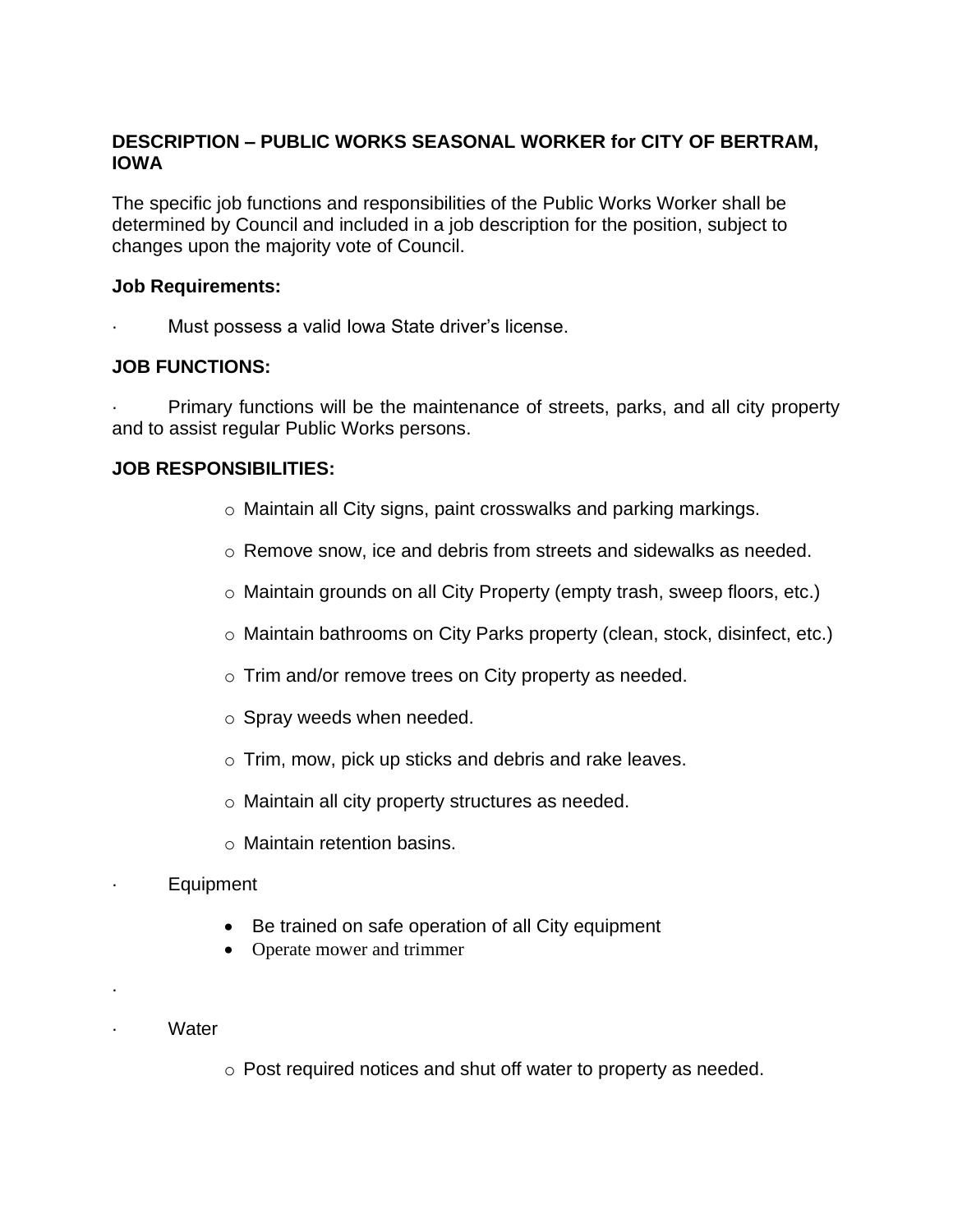Miscellaneous

o Attend all training required by the City.

o Perform all drug testing as required by the City, State, Federal Government, and insurance.

o Comply with all Insurance Requirements for the City.

o Ensure compliance with OSHA and other safety regulations including postings, equipment use, and procedures.

o Keep an accurate timecard and submit it bi-weekly.

 $\circ$  Dispose of dead animals and other disposable items as needed from city property.

o Update the projects/task board.

o All other duties as may be needed or assigned.

## **EQUIPMENT USED**

Trucks, mowing equipment, various hand, and power tools.

#### **CONTACTS:**

Good communication with Public Works Manager, co-workers and Mayor or designee.

# **QUALIFICATIONS**

- Education High School Graduate or equivalent desired.
- · Must participate in and be able to pass a drug and alcohol screening program.

Experience – No experience required. Ground maintenance or related areas preferred.

Special abilities – must have good organizational skills; must be a self-starter and have good communication skills to interact with City Council and citizens.

Physical Requirements – Must be able to lift objects weighing more than 90 pounds on an occasional basis and carry, push, or pull them up to 10 feet unassisted, able to work in confined work areas and occasionally from heights; must be able to